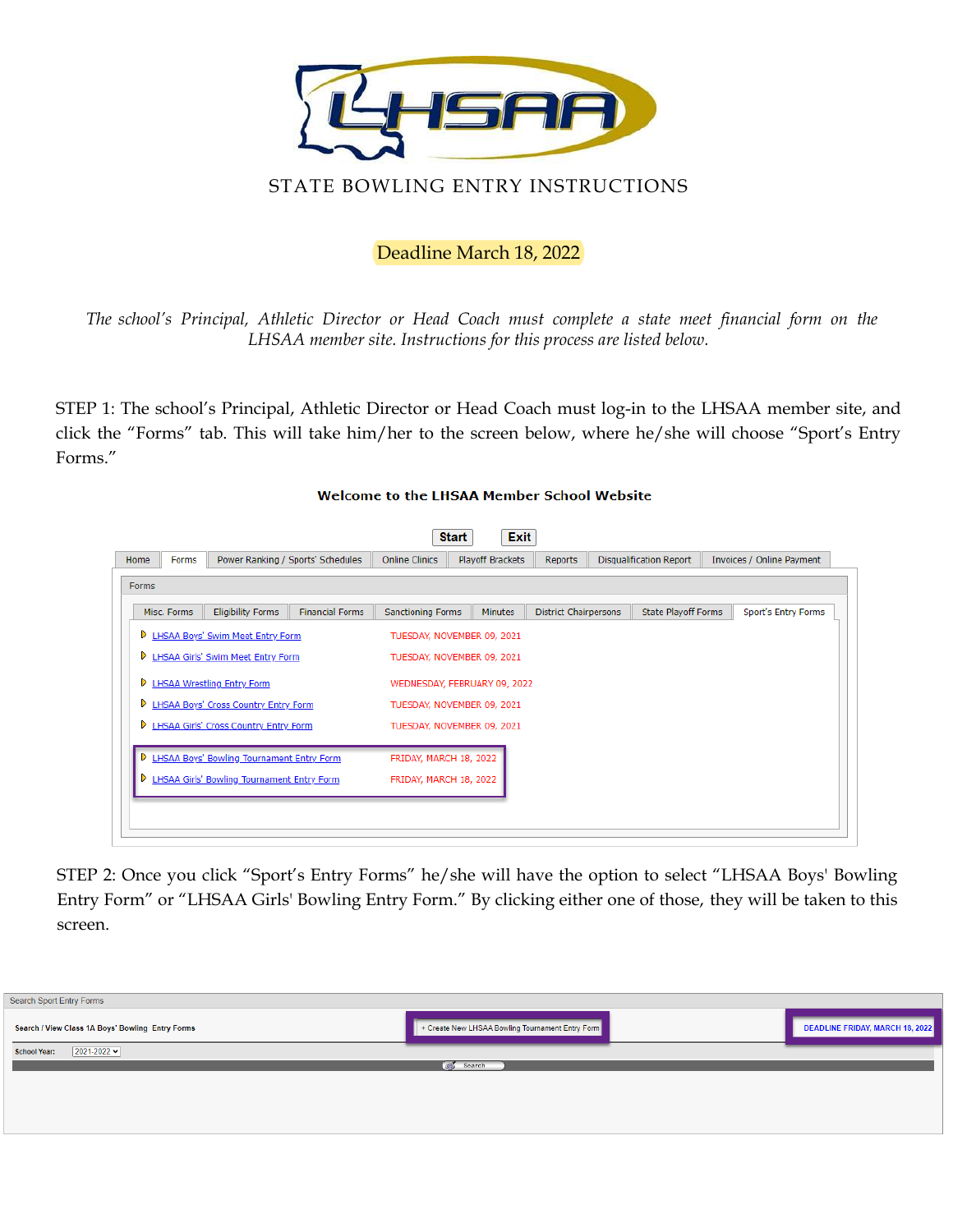By clicking "Create New LHSAA Entry Form" he/she will be brought to the entry form shown below.

|                                                           | LOUISIANA HIGH SCHOOL 2021-2022 STATE BOWLING TOURNAMENT<br>BOYS' BOWLING OFFICIAL ENTRY FORM                                                                                                                                                                                                                                                              |                                    |
|-----------------------------------------------------------|------------------------------------------------------------------------------------------------------------------------------------------------------------------------------------------------------------------------------------------------------------------------------------------------------------------------------------------------------------|------------------------------------|
| This Entry Form Must Be Accurately                        | EADLINE- Friday, March 18, 2022                                                                                                                                                                                                                                                                                                                            | issued No Later than the deadline. |
|                                                           | Please fill out this form and sign it below by entering your name in the Signature textbox. To complete this form<br>please click the <b>Submit Entry Form</b> button. Once this form is Submitted you will be able to add more student-<br>athletes by editing this form and resubmitting it. An entry fee of \$40 will be applied per team and invoiced. |                                    |
| School: Ztest2 (Class 1A)                                 | Address: 1233 Street New Orleans LA 12345                                                                                                                                                                                                                                                                                                                  |                                    |
| Principal: Renee Ballard Test v                           | Coach: Coach, Basketball ~                                                                                                                                                                                                                                                                                                                                 |                                    |
|                                                           | Please select all the athletes that willl participate in the tournament by checking the checkbox and clicking the Save button.<br>To remove any athlete from the list remove the check from checkbox and click the Save Button.                                                                                                                            |                                    |
| $\Box$ 465rol . Atest ( 8 )<br>$\Box$ Ballard , Renee (9) | Note: Any checkbox grayed out means the student was included already in a previous form.                                                                                                                                                                                                                                                                   |                                    |

STEP 3: At this step, he/she will be asked to select the Principal and Head Coach from a drop down menu. If there is not a Principal or Head Coach listed, that means no one is registered on the LHSAA member site for that position at your school. Next, he/she will have to add the athletes they wish to enter into the state meet. Only athletes that are registered will appear. Once this is completed and the form is signed and dated, he/ she will have the option to submit or save the entry form.

| $<<$ BACK                          |                                                                                                                                                                                                                                                                                                                                                     |
|------------------------------------|-----------------------------------------------------------------------------------------------------------------------------------------------------------------------------------------------------------------------------------------------------------------------------------------------------------------------------------------------------|
|                                    | 71 H                                                                                                                                                                                                                                                                                                                                                |
|                                    | LOUISIANA HIGH SCHOOL 2021-2022 STATE BOWLING TOURNAMENT<br>BOYS' BOWLING OFFICIAL ENTRY FORM                                                                                                                                                                                                                                                       |
| This Entry Form Must Be Accurately | DEADLINE-Friday, March 18, 2022<br>issued No Later than the deadline.                                                                                                                                                                                                                                                                               |
|                                    |                                                                                                                                                                                                                                                                                                                                                     |
|                                    | Please fill out this form and sign it below by entering your name in the Signature textbox. To complete this form<br>please click the Submit Entry Form button. Once this form is Submitted you will be able to add more student-<br>athletes by editing this form and resubmitting it. An entry fee of \$40 will be applied per team and invoiced. |
| School: Ztest2 (Class 1A)          | Address: 1233 Street New Orleans LA 12345                                                                                                                                                                                                                                                                                                           |
| Principal: Renee Ballard Test v    | Coach: Coach, Basketball v                                                                                                                                                                                                                                                                                                                          |
|                                    | Click here to Add / Remove Athletes from Form<br>Save                                                                                                                                                                                                                                                                                               |
| <b>Student Name (Grade)</b><br>#   |                                                                                                                                                                                                                                                                                                                                                     |
| 1. 465rol, Atest (8)               |                                                                                                                                                                                                                                                                                                                                                     |